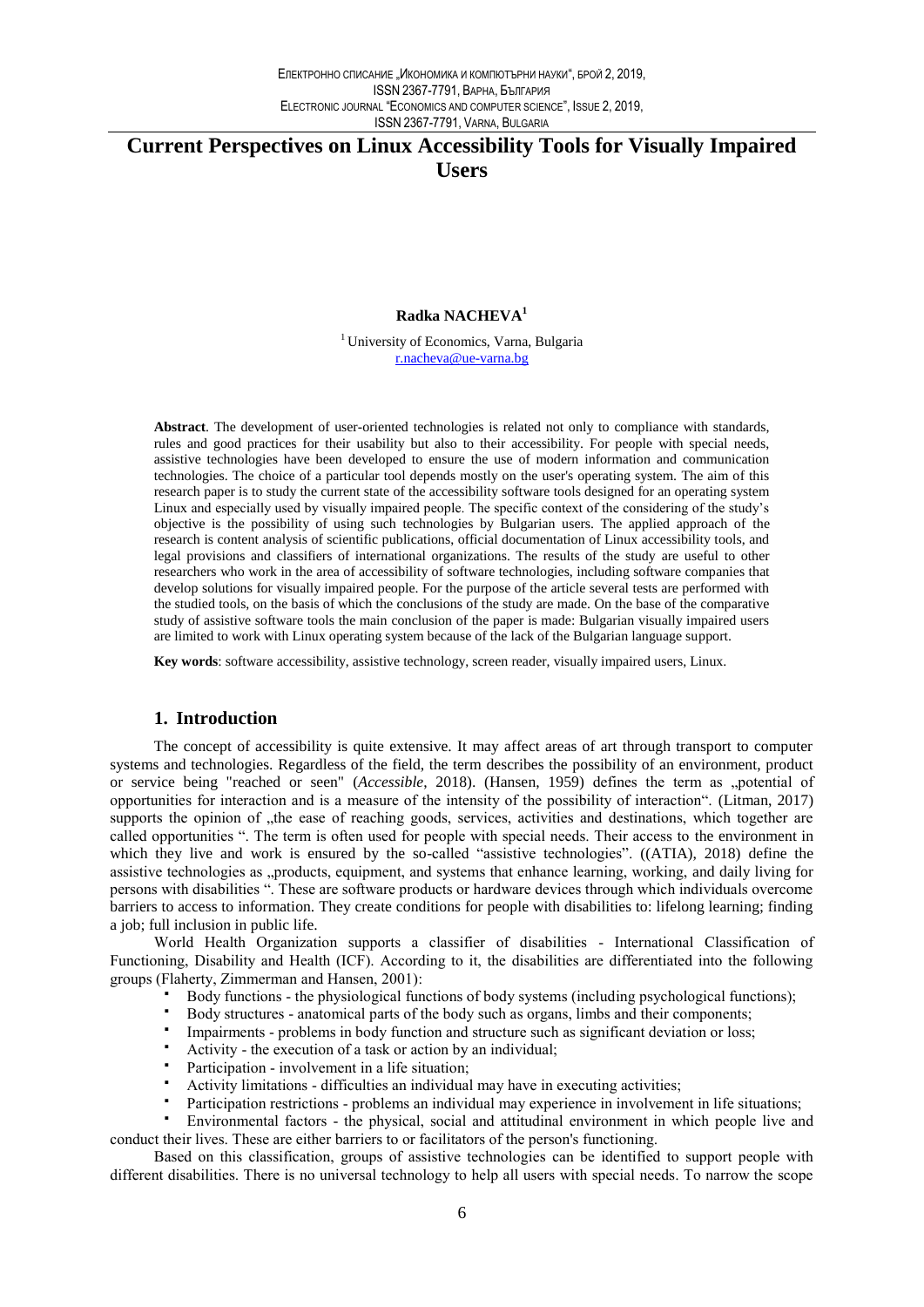of the study, this article focuses on the group of visually impaired people<sup>1</sup> and their specific needs for the use of computer technology. According to a publication on the official website of World Health Organization (World Health Organization, 2018) there are globally 1.3 billion people who have some form of vision impairment. There are approximately 30 million blind and partially sighted persons in geographical Europe according to a publication of the (European Blind Union, 2018).

The access to the computer of visually impaired users is dependent on the operating system, e.g. Microsoft Windows, Linux, Mac OS, etc. It is the middle level in the computer system between the hardware components and the applications which manages all resources and operations of the device. In this sense the choice of the specific accessibility tools is restricted by the type of the operating system. According to (NetApplications.com, 2019) in global perspective the most used operating system is Microsoft Windows with 87.56% users in January 2019, followed by Mac OS with 9.68% users and Linux with 2.14% users.

Although mobile technologies are gaining popularity, as some authors have pointed out, there are some major problem with them in terms of providing seamless access, namely: mobile device, mobile web browser, mobile operating system (Penchev, 2016). On this basis, the mobile accessibility remains out of the scope of the study.

In recent years, the initiative to develop free open source software has become more popular. By virtue of it, there is an ability of more and more people worldwide to work fully with a computer without being dependent on competing commercial software products. One of the not-for-profit and charitable organizations supporting the open source software movement is Linux Foundation dedicated to encourage the growth of Linux operating system.

On that base the aim of this research paper is to study the current state of the accessibility software tools designed for the operating system Linux and especially used by visually impaired people. The objective of this study is considered in a specific context - the possibilities of using such technologies by Bulgarian users.

# 2. Overview of Assistive Software Technologies for Visually Impaired Users

Assistive technologies can be different software products or hardware devices that help people with learning difficulties, blind, visually impaired, deaf, and so on. Examples of software include teletext, screen magnifiers, screen readers, speech synthesis programs, etc. Examples of hardware are large monitors, braille displays, braille keyboards, braille printers, telecommunication devices for deaf, audiometer<sup>2</sup>, etc.

((ATIA), 2018) generally divided the computer software assistive technologies to screen readers and communication programs. (Mordini et.al., 2018) have conducted an in-depth research of the different groups of people with disabilities and on this basis offer a classification of assistive technologies used by blind and visually impaired people. The study is conducted by the European Parliamentary Research Service, which is part of the European Parliament. The latter is based on the application of the users' daily life activities:

- haptic aids;
- travelling aids;
- \* assistive technologies for accessible information and communication;
- " assistive technologies for daily living;
- phone and tablet applications for blind and visually impaired people.

In view of the objective in the present study, the interest is focused on the tools belonging to the third group of the classification proposed by the European Parliamentary Research Service of the European Parliament. The most common combination of software tools which visually impaired people use in their daily interaction with the computer is a screen reader and a speech synthesizer.

The screen reader can be defined as a software application which identifies and interprets what is displayed on the computer screen or recently on mobile device screen too. Feedback to the user is communicated through speech or braille output. Screen readers are form of assistive technology used by blind, visually impaired people or people who have learning difficulties. It is used in combination with other assistive technologies such as screen magnifiers or speech synthesizers.

Access to the content of the display is provided through the accessibility APIs available for the target operating system. For Linux, this is the Assistive Technology Service Provider Interface (AT-SPI), which is a set of tools that provide accessibility to applications designed as GNOME projects. AT-SPI can be used to automatically test user interface with tools like Linux Desktop Testing Project and Dogtail. This API is part of the GNOME Accessibility Framework.

The choice of screen reader depends on many factors, such as platform, cost, and the role of organizations such as charities, schools, and employers. Because of the variety of operating systems, screen readers are

 $1$  This kind of disabilities belong to the group of the Impairments.

 $2A$  device used to measure hearing loss.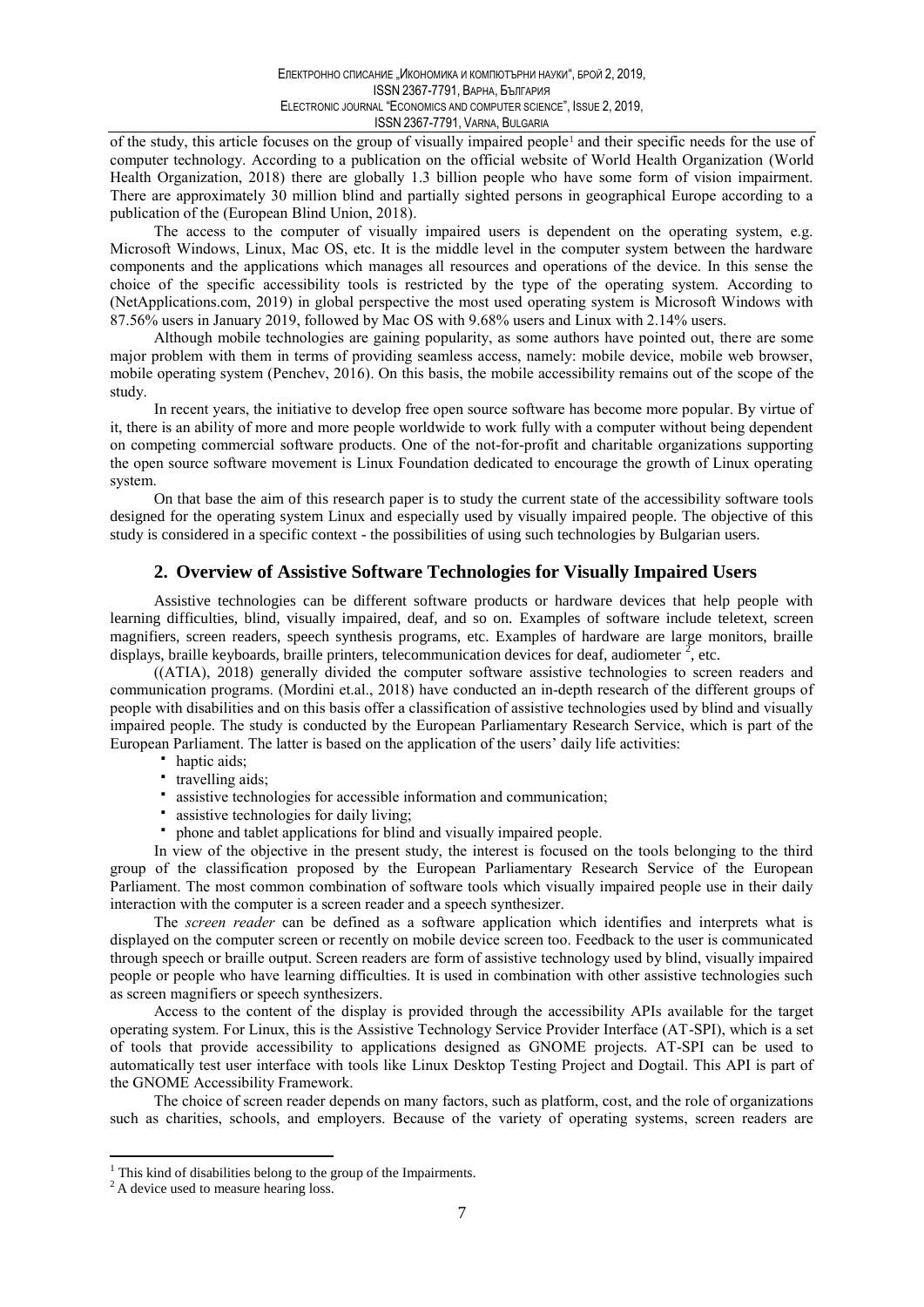increasingly associated with the distribution of the operating system. In Microsoft Windows Narrator is included, Apple Mac OS X includes VoiceOver, and the console-based Orca for Linux. Examples of open source screen readers are Linux Screen Reader for GNOME, NonVisual Desktop Access (NVDA) for Windows, browser extensions such as Fire Vox, ChromeVox, etc. In the English-speaking market, the one of the most commonly used screen readers are Freedom Scientific JAWS, GW Micro Window-Eyes and Dolphin Screen Reader.

Other kind of assistive technology for visually impaired people is a *speech synthesizer* which could be a software application or hardware device. As (Hande, 2014) notes other applications of that assistive technology are: to aid to people who are for the deaf and vocally handicapped; who have learning difficulties (for example, dyslexic); for educational purposes (e.g. learning a language); in the field of the telecommunications and multimedia; and in all kind of human-machine interactions (e.g. alarm systems, desktop messages, etc.).

(Furui, 2001) points out the speech synthesis is a process that produces artificial speech for various applications, such as mobile phone service systems, banks, hotel booking systems, applications for reading public messages, reading electronic text, etc. "The speech synthesis methods enable a machine to pass on instructions or information to the user through 'speaking'" (Furui, 2001).<br>The synthesizers reproduce a text of an electronic document in speech, actions performed with the arrow

keys on a keyboard, a joystick or body movements<sup>3</sup>. Depending on the level of improvement, speech may sound unnatural or very similar to the voice of a real person.

As stated by (Onaolapo *et al.*, 2014), the application has two basic modules  $-$  Natural Language Processing and Digital Signal Processing components. The first one includes text analyzer, phonetization and prosody generation modules. The second one is responsible for the actual computer "pronunciation" of words, phrases and sentences, which are similar to human speech articulation.

Speech synthesizers have databases that store parts of recorded human speech. When joining them, the synthetic speech is created. The database size of each system and the size of the stored speech units are different. Those that have the largest source base are storing sounds or neighbouring pairs of sounds (so-called "diphones"), but they may lack clarity. The high quality of synthetic speech is achieved by storing whole words or expressions. The synthesizer combines the model of the voice system and other human voice features to create a perfect synthesized voice output.

The most important qualities of the speech synthesis system are naturalness and understandability. Naturality means the outgoing sounds of the system to come closest to human speech. Understandability is related to how much these sounds are easy to perceive. The ideal synthesizer of speech sounds both natural and understandable.

The *screen magnifier* is a form of an assistive software technology for visually impaired people too. Its main application is to increase the size of the display elements (texts and graphics). Every modern operating system has such software. It can be controlled by keyboard shortcuts, computer mouse or trackpad. The software has significantly simplified features. It can increase the entire screen or only the user-defined areas. For users who suffer from macular degeneration, it supports an invertion of the colors on the screen from black-on-white to white-on-black too. This reduces the glare of the screen and helps to users to perceive the content unhindered.

# 3. A Study of Accessibility Linux Tools

According to a survey conducted among users worldwide, the most commonly used as primary screen readers are Windows-based JAWS with 46.6% users and NVDA with almost 32% users (WebAIM, 2017). They are followed by 11.7% users of Mac OS VoiceOver. Unlike Windows users, those who use Linux do not have a large number of such software applications.

The Linux screen reader, which is the default accessibility tool for the most of the common distributions, is Orca. Popular target systems are Ubuntu, Debian, Fedora and the distributions based on them. It works with BRLTTY – a background process which provides access to the Linux/Unix console for a refreshable braille display and provides complete screen reader functionality (BRLTTY official website, 2018). It is free of cost open source software. It supports the Assistive Technology Service Provider Interface (AT-SPI). The application works with multiple Braille displays and speech synthesizers (The GNOME Project, 2019). It supports a speak multicase strings as words. Users could change the spelling of words, pronunciation of digits, configuring keyboard shortcuts.

Orca has very good capabilities to work with various major Linux applications, including office applications. It is fully adapted to Gecko engine of Mozilla which means Orca works well with Firefox browser and Thunderbird email client. Unfortunately, the support of Google Chrome is not at a good level. The application provides an access to dynamically-updated content such as on web pages and IM and IRC clients.

 $3$  In the case of disabilities in which a person manages a computer only by moving any part of his body, such as eyes, finger, etc.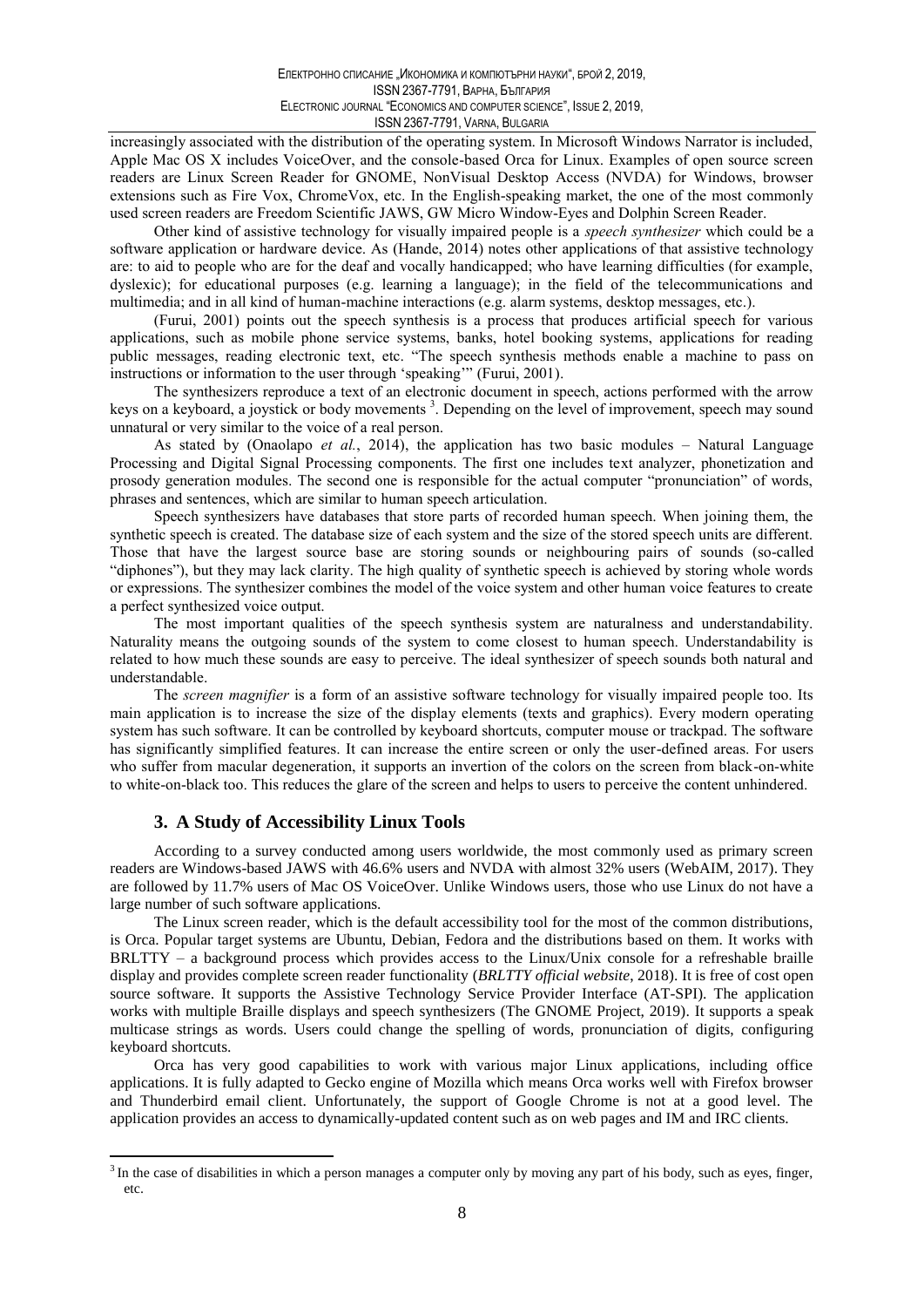Unfortunately, the screen reader does not support a Bulgarian version of its graphical interface. Using such software, and if it is distributed free of charge to blind people, persons will be greatly facilitated. On the other hand, as part of The GNOME Project, the application's documentation is supported in many languages, including Bulgarian.

The only screen reader created so far in Bulgarian is the DOS-based and free-distributed Echo developed by Hussein Ismail (Lyubenov, 2005). The inconvenience of this reader is that it does not have a set of functionalities to provide full access to modern computer technology.

At present, Bulgarian users can only use screen readers designed primarily for the Windows operating system. Such are JAWS and NVDA, which have good alternatives to specialized software used to enable them to work with a variety of applications that are accessible to viewers.

As mentioned in the article, in combination with the screen reader, a speech synthesizer is used. Its main function is to provide feedback to the user in the form of a synthetic speech. Linux users are again significantly restricted with regard to the variety of software in this category. The most stable and used Linux-based synthesizers are eSpeak and Emacspeak. The current study is based on the features lists of the products on their official websites and on the tests made for the research purpose by the author of the paper.

"Emacspeak is a speech interface that allows visually impaired users to interact independently and efficiently with the computer." (*Emacspeak - The Complete Audio Desktop*, 2019). Some of the requirements of Emacspeak are Linux-compatible sound card, a hardware or software speech synthesizer and Emacs<sup>4</sup> (Muhammad et al.,  $2016$ ).

As the official website (eSpeak text to speech, 2019) points out, "eSpeak is a compact open source software speech synthesizer". The target platforms of the application are Windows, Linux, Android, Mac OSX and Solaris. Its synthesis speed is between 80 and 390 words in a minute. The naturalness and understandability of the audio output is partial, the well supported language is English. The application has a multivoice and multilanguage support.

Both programs support user vocabulary and reading from audio files and manually added text input (a usable function for users who learn foreign language). They allow adjusting the voice height and reading intensity.

Other features of eSpeak are: supporting of around 40 languages; converting a text to phoneme; possibility to extend the program's database; tracking current processes that the system performs; incomplete SSML support, etc. The product supports multiple voices as well as expanding its database.

Unlike eSpeak, which can be used on different platforms, Emacspeak is designed for Linux and mainly Debian-oriented. Both do not support a user interface in Bulgarian. Unlike Emacspeak, eSpeak can play Bulgarian texts, but unfortunately the synthesis of speech in this language is not as advanced as English support for example. It is related to the so-called "language localization of the user interface" (UI) (Todoranova, Todoranova, 2017). According to the authors, the UI localization requires both language and technical knowledge to ensure its good quality (its correctness).

The applications themselves do not support a voice installation, which can be considered as a drawback from the point of view of blind users. In order for a blind person to install a speech synthesizer on her / his own, a screen reader must be pre-installed on her / his computer with a speech synthesizer built into the operating system.

The first speech synthesizer of Bulgarian speech is Betsy. It was developed in the late 1980s by Borislav Zahariev and improved in 1995 by Toros Hovanesian (Lyubenov, 2005). The synthesizer works in MS DOS-Prompt on Windows 9x. A modern commercial application designed for the Windows NT operating system is SpeechLab 2.0. The program has existed since 2005 and was developed by the Bulgarian Association for Computational Linguistics. The voice of Bulgarian actress Gergana Stoyanova was used. The output speech sounds natural, the intonation contour of the sentences is kept, the user dictionary is maintained, allowing for the addition of abbreviations, new words, special characters, etc. Visually impaired people can get a free individual license for non-commercial use of SpeechLab 2.0 from the Horizons Foundation or the Bulgarian Union of the Blind.

Representatives of the Linux community are also developing distributions that are designed for people with special needs and specially designed for visually impaired users. These are Vinux and b-Linux. Both operating systems are based on Ubuntu with GNOME desktop environment. They work with the Orca screen reader and the built-in speech synthesizer. Visually impaired people have an appropriate contrast, increased user interface components and fonts. The performance of both operating systems is good, which makes them suitable for old machines. Unfortunately, they do not have a voice installer, which would not contribute to better user experience by blind users. In the specific context of this study, we can note as an advantage of b-Linux to Vinux the maintenance of an installer and a user interface in Bulgarian. Vinux has an official translation of only

<sup>&</sup>lt;sup>4</sup> A family of text editors which are part of the GNU project.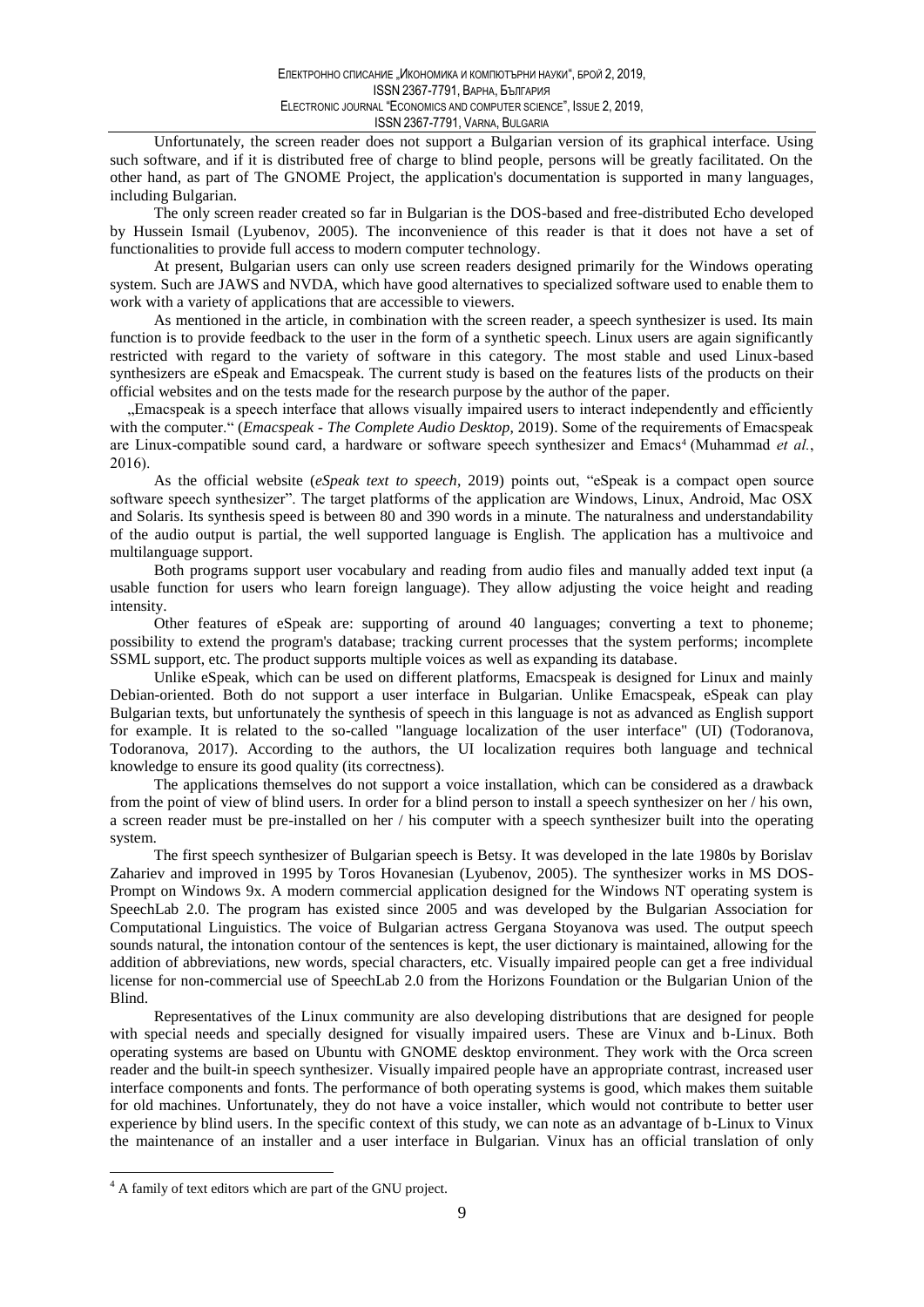English, Dutch, German, Portuguese and Spanish languages (VINUX, 2018). Another advantage of b-Linux to Vinux is better community support and more complete documentation, including in Bulgarian. Like any modern operating system, these two operating systems also support screen magnifiers with the basic features described in this study.

### 4. Conclusion

On the base of the comparative study of assistive software tools it could be concluded that the Bulgarian visually impaired users are limited to work with Linux operating system because of the lack of the Bulgarian language support. Disadvantaged people are often dependent on charitable, non-governmental and national representative organizations of people with disabilities. Within Bulgaria, the problems of computer accessibility of people with visual impairments do not seem to give a sufficiently large public response. Software assistive technologies supporting the Bulgarian language and supporting their access to information and communication technologies are limited by the operating system. As the study notes, they are designed for Windows operating system.

"Nowadays information technologies have become a major business function in almost every organization." (Sulova, 2018) One of the reasons companies do not direct their efforts to develop applications for Linux operating systems is precisely the Linux ecosystem problems. There is a wide variety of distributions and the variety of differences between them is equally great. In addition, a distribution can be used with a variety of desktop environments, which also create difficulties in developing software applications to such an extent that some applications are not compatible with certain desktop environments for the same distribution. One of the alternatives for Linux users to install and use Windows applications is through the environment created through the Wine application. Unfortunately, such an option does not exist for Windows-based assistive technologies because of the poor interest in these applications running in Linux.

The problems of visually impaired people worldwide have long been popularized and improvements are being made to supporting technologies in every single direction. Some of the innovations in this direction are: tactile text-to-Braille converter, Braille watch, Braille tablet, electro-tactile technology which helps blind users with orientation, mobility, and object recognition (e.g. BrainPort), etc. Such developments are expensive and in many of the cases impossible to buy by the regular user. This requires focusing open source community efforts on developing free open source applications to ensure access to information for people with vision disabilities. It is also necessary to work on developing and improving business processes and software systems in organizations in terms of participation, motivation and engagement of their users (Stoyanova, 2018). "Designing such functionality and integrating it in a more complex system varies in difficulty based on the subject area, it is highly useful if the application has many features and its scope covers various activities" (Bankov, 2016).

Access to the public resources of people with disabilities, provided by modern assistive software technologies, enables them to achieve independence and autonomy. This is also one of the conditions for achieving their better professional realization and their full inclusion in the modern dynamic life.